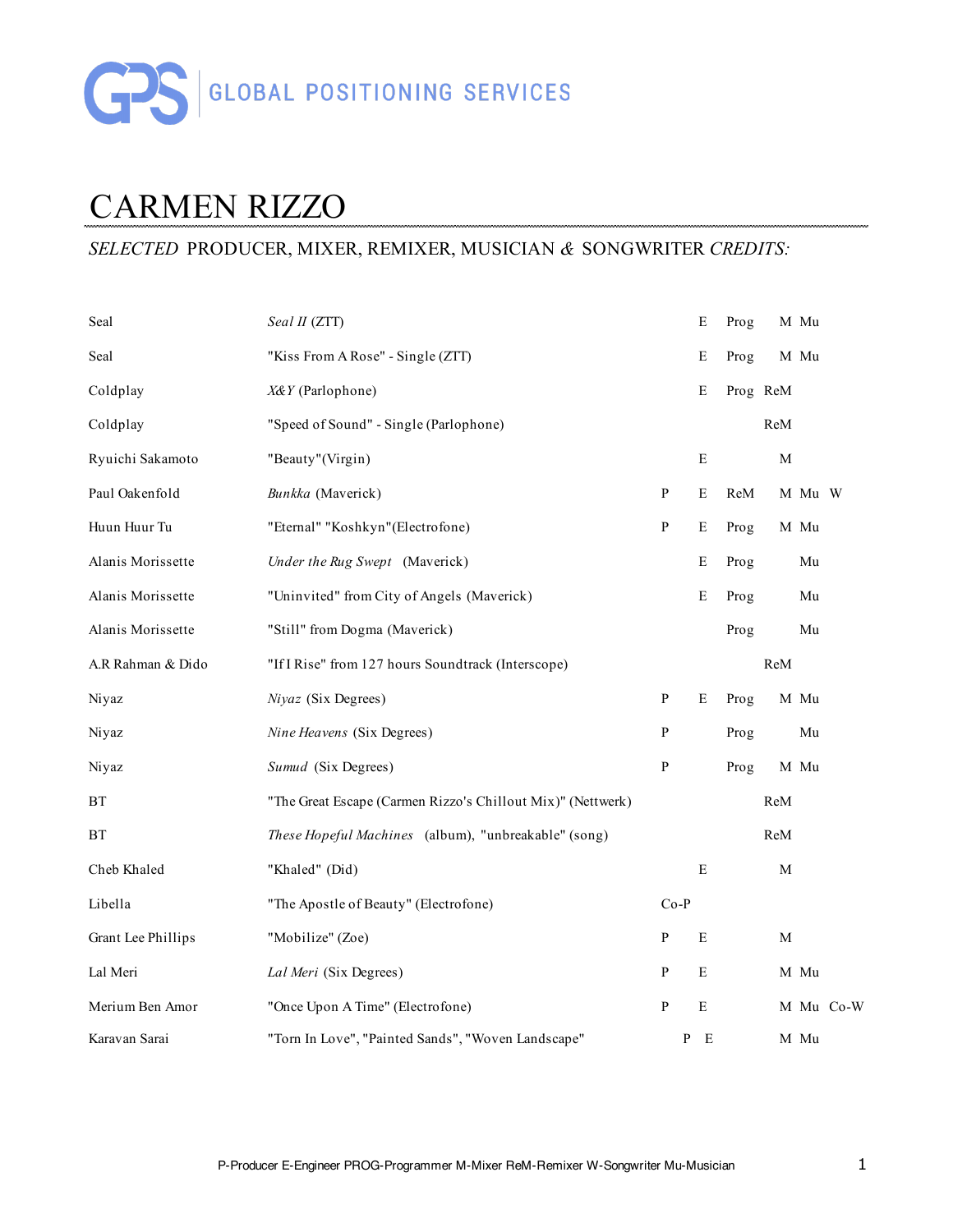### CARMEN RIZZO

#### *SELECTED* PRODUCER, MIXER, REMIXER, MUSICIAN *&* SONGWRITER *CREDITS:*

| Robbie Roberston                   | "Contact" from the Underworld of Redboy (Capitol)                | $Co-P$       |             | E Prog     | M        |        |   |
|------------------------------------|------------------------------------------------------------------|--------------|-------------|------------|----------|--------|---|
| Stefano Meneghetti                 | "L'espace Indicible" (Records DK)                                |              |             |            | ReM      |        |   |
| Carmen Rizzo                       | Illumanado, Romancia (EP) (Electrofone)                          | P            | E           | Prog       |          | M Mu W |   |
| Carmen Rizzo                       | The Space Left Behind, Looking Through Leaves (Electrofone)      | P            | E           | Prog       | M        |        |   |
| Carmen Rizzo                       | Ornament of An Imposter (Electrofone)                            | P            | Е           | Prog       | M        |        |   |
| Carmen Rizzo                       | The Lost Art of the Idle Moment (Electrofone)                    | P            |             | E Prog     |          |        |   |
| Ray Charles                        | My World (Warner Bros.)                                          |              | $\mathbf E$ |            | M        |        |   |
| Michael Jackson                    | "Bad" Drum Programmer on "The Way You Make Me Feel" (Epic)       |              |             | Prog       |          |        |   |
| Ekova                              | Space Lullabies And Other Fantasmagore (Six Degrees)             | P            | Е           | Prog       |          | M Mu   |   |
| Kate Havnevik                      | Melankton (Continentica)                                         | P            |             | E Prog     |          | M Mu   |   |
| Buddha Bar                         | "As the Day Breaks" from Buddha Bar Vol. 9 (George V)            |              |             |            | ReM Mu   |        |   |
| Buddha Bar                         | "Ecouter" from Huvafen Fushi Maldives, Vol. 2 (Avril)            |              | Е           | Prog ReM   |          |        |   |
| Buddha Bar                         | "Shadows" fr. Siddharta, Spirit of Buddha Bar - Praha (George V) |              | Е           |            | Prog ReM |        |   |
| Buddha Bar                         | A Night at Buddha-Bar Hotel (Joke & Buzz)                        |              |             | E Prog ReM |          |        |   |
| Rachel Fuller                      | Cigarettes & Housework produced with Pete Townshend (UMG)        | ${\bf P}$    |             |            |          |        |   |
| Delerium                           | Chimera (Nettwerk)                                               | P            |             | E Prog     | M        |        | W |
| Conjure One                        | Sleep (Nettwerk)                                                 |              |             |            | ReM      |        |   |
| Perry Farrell                      | Song Yet To Be Sung (Virgin)                                     |              |             | E Prog     | M        |        |   |
| West Indian Girl & Carmen<br>Rizzo | "To Die In L.A." from 4th On The Floor (Smash Hit)               |              |             |            | ReM      |        |   |
| Valravn                            | "Farin Uttan At Verda Vekk" from Re-Coded (Electrofone)          |              |             |            | ReM      |        |   |
| Chandrika Tandon                   | "Malkoshm" - Single (Soul Chants Music)                          |              |             |            | ReM      |        |   |
| Cirque du Soleil                   | Solarium/Delirium (Cirque Du Soleil)                             |              |             |            | ReM      |        |   |
| Mel C                              | Northern Star (Virgin)                                           |              | E           |            | M        |        |   |
| Doyle Bramhall                     | Doyle Bramhall II (Geffen)                                       |              | E           |            | M        |        |   |
| Freakpower (Norman Cook)           | More of Everything for Everybody (4th & Broadway/Island)         |              |             |            | M        |        |   |
| Michael Nyman                      | Sangam (Warner Classics)                                         | $\mathbf{P}$ | E           |            |          |        |   |